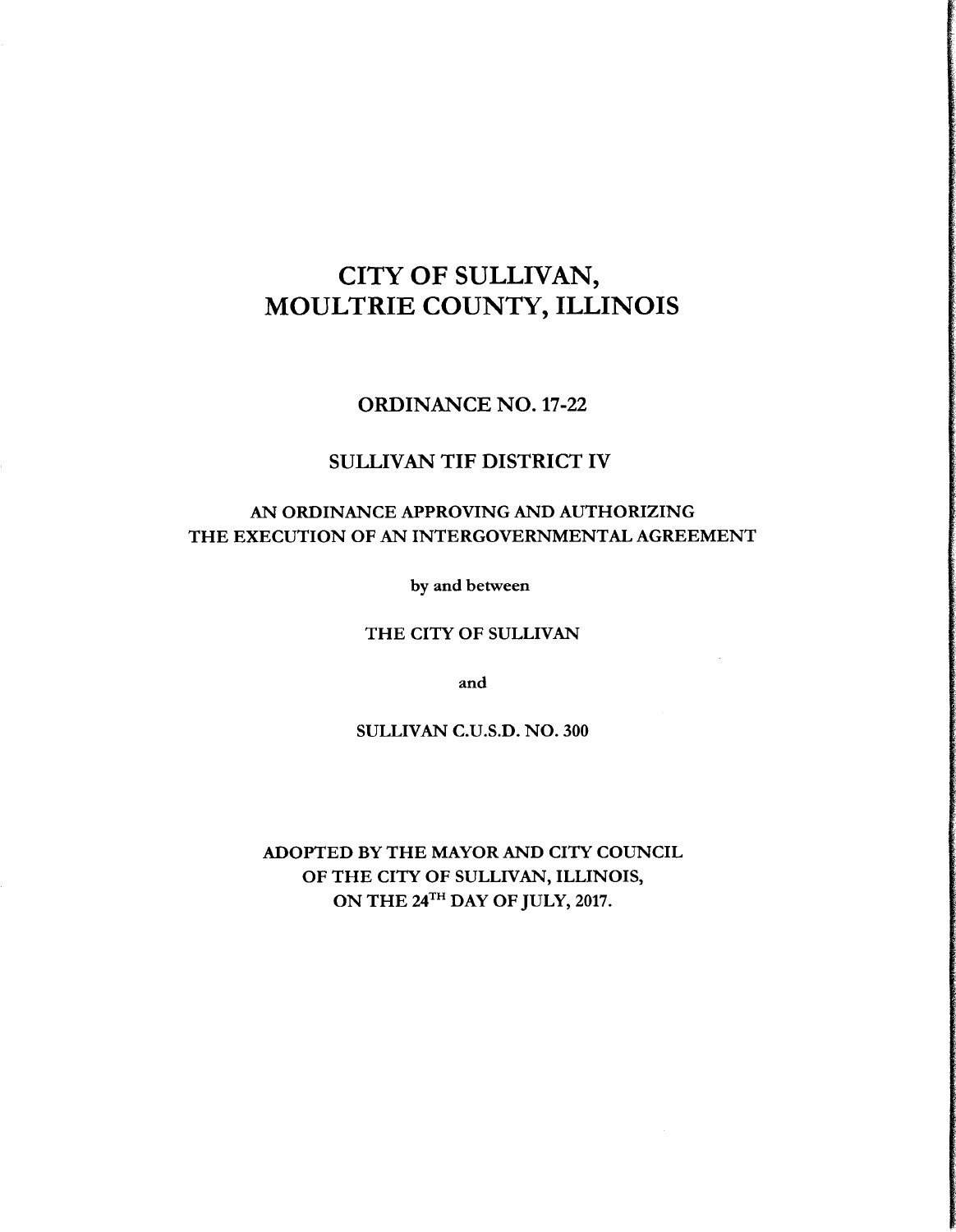### CITY OF SULLIVAN, ILLINOIS: ORDINANCE NO. 17-22

# CITY OF SULLIVAN AN ORDINANCE APPROVING AND AUTHORIZING THE EXECUTION OF AN INTERGOVERNMENTAL AGREEMENT BY AND BETWEEN THE CITY OF SULLIVAN AND SULLIVAN C.U.S.D. NO. 300

#### BE IT ORDAINED BY THE CITY OF SULLIVAN THAT:

| BE IT ORDAINED BY THE CITY OF SULLIVAN THAT:                                                                                                                                                                                                           |  |  |  |
|--------------------------------------------------------------------------------------------------------------------------------------------------------------------------------------------------------------------------------------------------------|--|--|--|
| SECTION ONE: The Intergovernmental Agreement with Sullivan C.U.S.D. No. 300 is hereby<br>pproved.                                                                                                                                                      |  |  |  |
| SECTION TWO: The Mayor is hereby authorized and directed to enter into and execute on behalf<br>of the City said Intergovernmental Agreement and the City Clerk of the City of Sullivan is hereby<br>authorized and directed to attest such execution. |  |  |  |
| <b>SECTION THREE:</b> The Intergovernmental Agreement shall be effective the date of its approval on the 24 <sup>th</sup> day of July, 2017.                                                                                                           |  |  |  |
| SECTION FOUR: This Ordinance shall be in full force and effect from and after its passage and<br>approval as required by law.                                                                                                                          |  |  |  |
| PASSED, APPROVED AND ADOPTED by the Corporate Authorities of the City of Sullivan,<br>Illinois, on the 24 <sup>th</sup> day of July, 2017, and deposited and filed in the Office of the City Clerk of said City<br>on that date.                       |  |  |  |
| <b>MAYOR &amp;</b><br>ABSTAIN / ABSENT<br><b>AYE VOTE</b><br><b>NAY VOTE</b><br><b>COMMISSIONERS</b>                                                                                                                                                   |  |  |  |
| Mike Mossman                                                                                                                                                                                                                                           |  |  |  |
|                                                                                                                                                                                                                                                        |  |  |  |
|                                                                                                                                                                                                                                                        |  |  |  |
|                                                                                                                                                                                                                                                        |  |  |  |
| Ann Y. Short, President                                                                                                                                                                                                                                |  |  |  |
| <b>TOTAL VOTES:</b>                                                                                                                                                                                                                                    |  |  |  |
| APPROVED: Mayor, City of Sullivan Date 7 24/2017<br>ATTEST: Monte a June 1 2/24/2017                                                                                                                                                                   |  |  |  |
|                                                                                                                                                                                                                                                        |  |  |  |

APPROVED:  $\mathcal{U}_{\uparrow\downarrow\downarrow}(\downarrow\downarrow\downarrow\downarrow\downarrow)$  Date  $7/2017$ Mayor, City of

 $\mathbf{t}_\mathbf{t}$  , ATTEST: Monte a february Date:  $2/2017$ 

City Clerk, City of Sullivan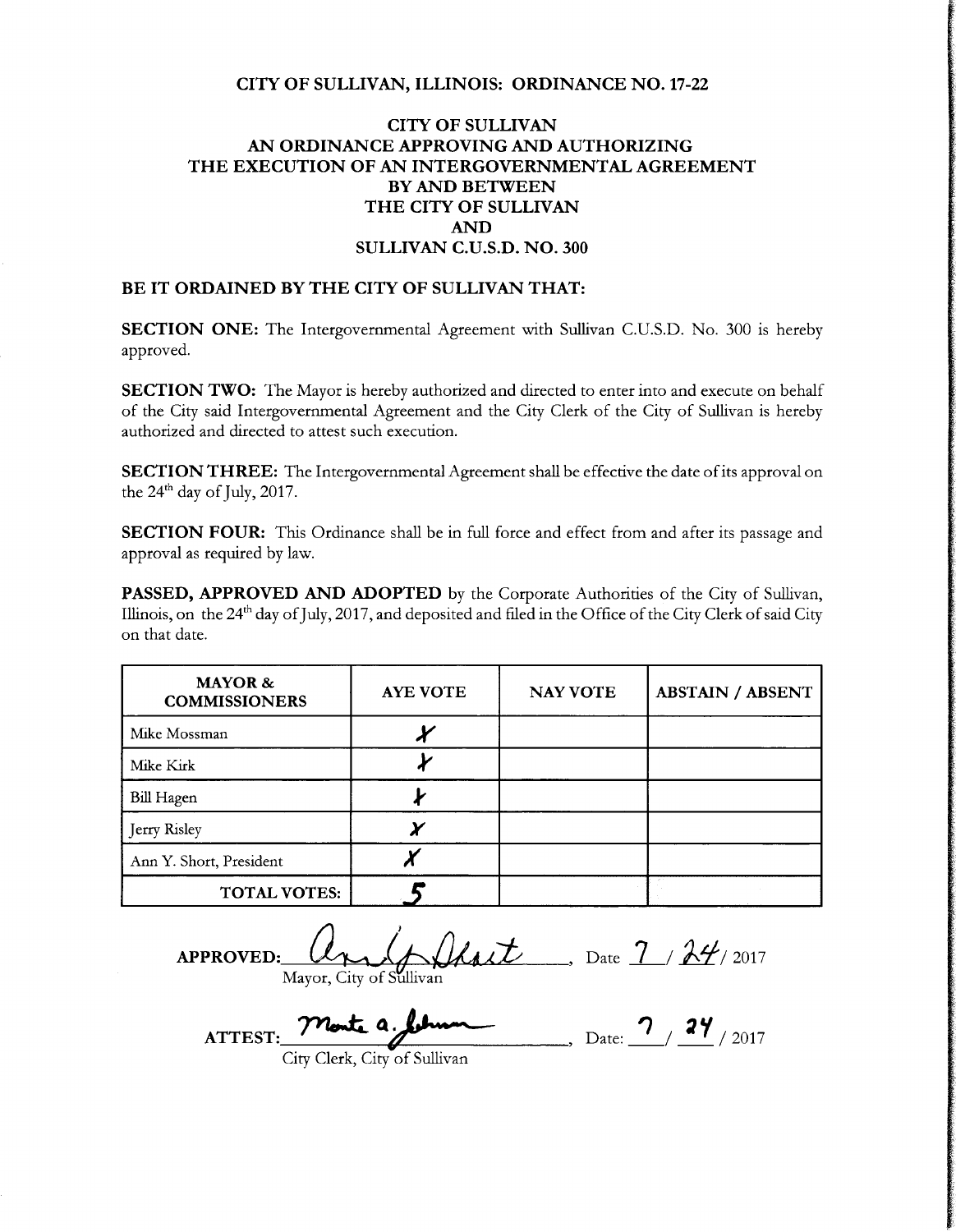# SULLIVAN TIF DISTRICT IV INTERGOVERNMENTAL AGREEMENT by and between THE CITY OF SULLIVAN, MOULTRIE COUNTY, ILLINOIS and SULLIVAN C.U.S.D. NO. 300

This Intergovernmental Agreement is entered into this  $\frac{24}{4}$ <sup>th</sup> day of  $\frac{4}{4}$  $J$ uly  $_{\rm 2017 \, by}$ and between the City of Sullivan, an Illinois Municipal Corporation, and Sullivan C.U.S.D. No. 300, an Illinois School District, pursuant to the 1970 Illinois Constitution and Illinois Compiled Statutes.

#### PREAMBLE

WHEREAS, the City of Sullivan, (the "City") is an Illinois Municipal Corporation organized under the Constitution and Statutes of the State of Illinois; and

WHEREAS, Sullivan C.U.S.D. No. 300, (the "School District") is an Illinois School District organized under the Statutes of the State of Illinois; and

WHEREAS, the City has the authority under the Expenses for Economic Development Act, 65 ILCS 5/ 8- 1- 2. 5, to appropriate and expend funds for economic development purposes, including, but not limited to, the making of grants to other governmental entities that is deemed necessary or desirable for the promotion fo economic development within the municipality; and

WHEREAS, the 1970 Illinois Constitution, Article VII, Section 10, and the Illinois Compiled Statutes, Ch. 5 Section 220/1 et. seq. provide legal authority for intergovernmental privileges and authority to be enjoyed jointly by school districts and municipalities as well as other public bodies politic; and

WHEREAS, the Tax Increment Allocation Redevelopment Act(" TIF Act"), Illinois Compiled Statutes, Ch. 65 Section 5/11-74.4-1 et. seq. authorizes a municipality to enter into all contracts necessary or incidental to the implementation and furtherance of its redevelopment plan and project; and

**WHEREAS**, pursuant to Sections  $4-3(q)(7)$  and (q)(10) of the TIF Act, a municipality may make payments to affected taxing districts for reimbursement of all or a portion of a taxing district's capital costs and costs for vocational education, 65 ILCS  $5/11-74.4-3(q)(7)$  and (q)(10); and

WHEREAS, the City is proposing to adopt <sup>a</sup> Redevelopment Plan and Projects and designate <sup>a</sup> Redevelopment Project Area pursuant to the TIF Act to be known as the " Sullivan Tax Increment Financing District IV" (the "TIF District") which is an area located within the School District and which will impact the growth of the School District's taxing base; and

WHEREAS, this Agreement is subject to and contingent in its entirety on the City's successful establishment of the TIF District; and

WHEREAS, the City has determined that it wishes to reduce the negative impact on the real estate tax base of the School District from the establishment of the TIF District by reimbursing certain capital costs incurred in furtherance of the objectives of the TIF District Redevelopment Plan and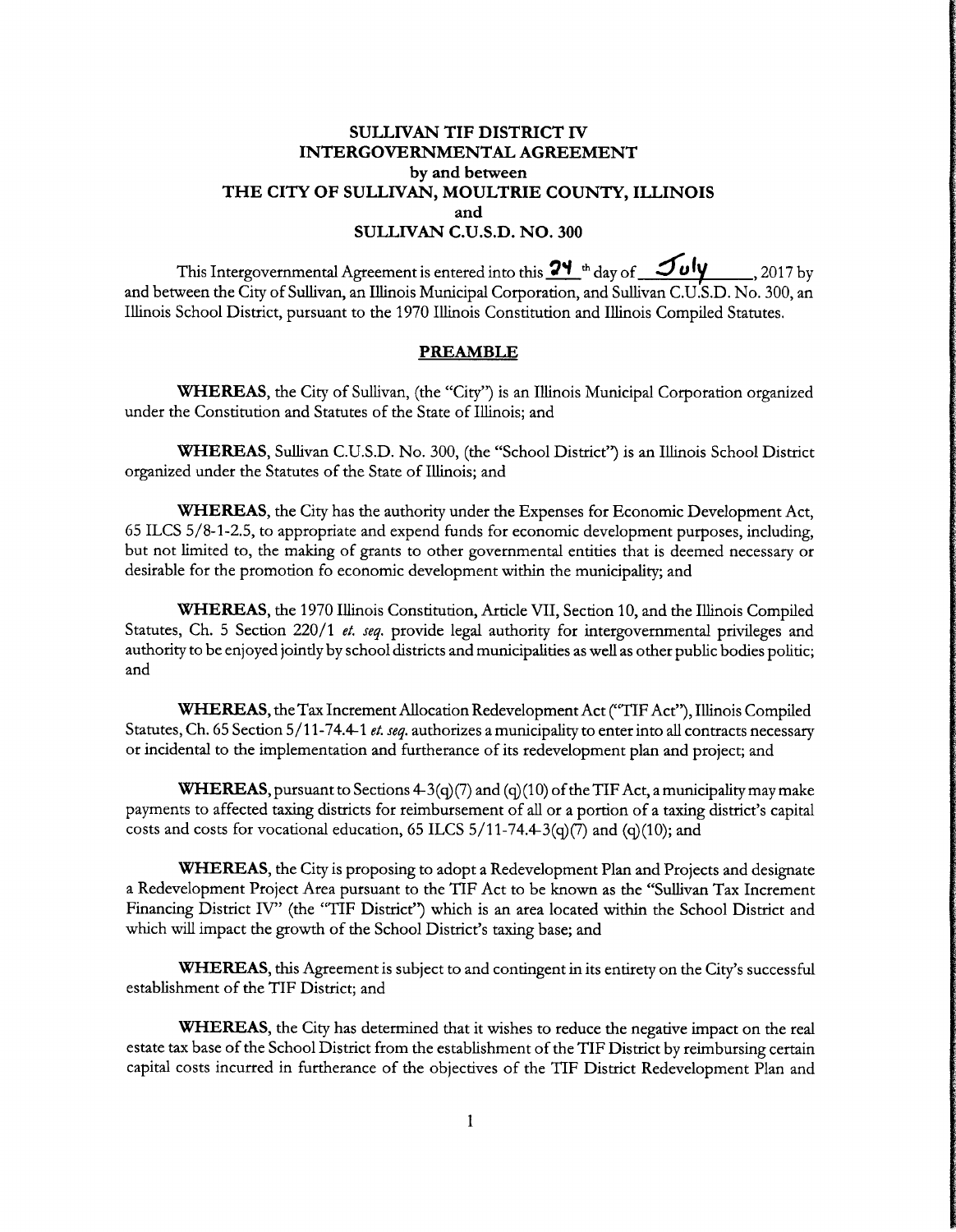Projects as described below; and

WHEREAS, the School District shall use any payments received hereunder for reimbursement of capital and equipment expenditures relating to any facility and educational program of the School District; and

WHEREAS, any payments provided for hereunder are not payments in lieu of taxes as defined by the Act; and

WHEREAS, in consideration for the City's pledge to reimburse the School District as described herein, the School District agrees that it shall fully support the City's establishment of the TIF District as set forth in Section  $B(7)$  below; and

WHEREAS, the Parties declare that this Agreement is adopted pursuant to the 1970 Illinois Constitution, Article VII, Section 10; the Tax Increment Allocation Redevelopment Act, Illinois Compiled Statutes, as amended, Ch. 65 Section 5/11-74.4-1 et. seq. and other applicable statutes.

#### **DEFINITIONS**

Available Local Resources": shall have the same meaning as it does in Section 5/ 18- 8.05 D) of the School Code.

"Calculation Rate": Shall mean the applicable rate set forth in Section 5/18-8.05(D) of the School Code which shall be multiplied by the School District's Equalized Assessed Value to determine the School District's Available Local Resources. Currently the Calculation Rate for Unit School Districts is  $3\%$  (see 105 ILCS  $5/18-8.05(D)(3)$ ).

"Foundation Level": Shall have the same meaning as it does in Section  $5/18-8.05$  of the School Code.

"General State Aid": Shall have the same meaning as it does in the School Code.

"School Code": Shall mean the Illinois School Code, 105 ILCS 5/1 et seq.

#### AGREEMENTS

NOW THEREFORE, in consideration of the statements and findings hereinafter set forth, the mutual covenants herein contained, and other good and valuable consideration the sufficiency ofwhich is hereby acknowledged, the Parties hereto find and agree as follows:

## A. REIMBURSEMENT OF CAPITAL COSTS

The Parties agree that under the current system of the State of Illinois school entitlement payments, the General State Aid for the School District is calculated as an amount equal to the Foundation Level minus Available Local Resources, pursuant to the School Code (see 105 ILCS 5/18-8.05(E)). Available Local Resources for <sup>a</sup> Unit School District are calculated as the product of the applicable Equalized Assessed Valuation for the School District multiplied by the Calculation Rate( which is currently 3% for Unit School Districts) (see 105 IlCS 5/18-8.05(D)).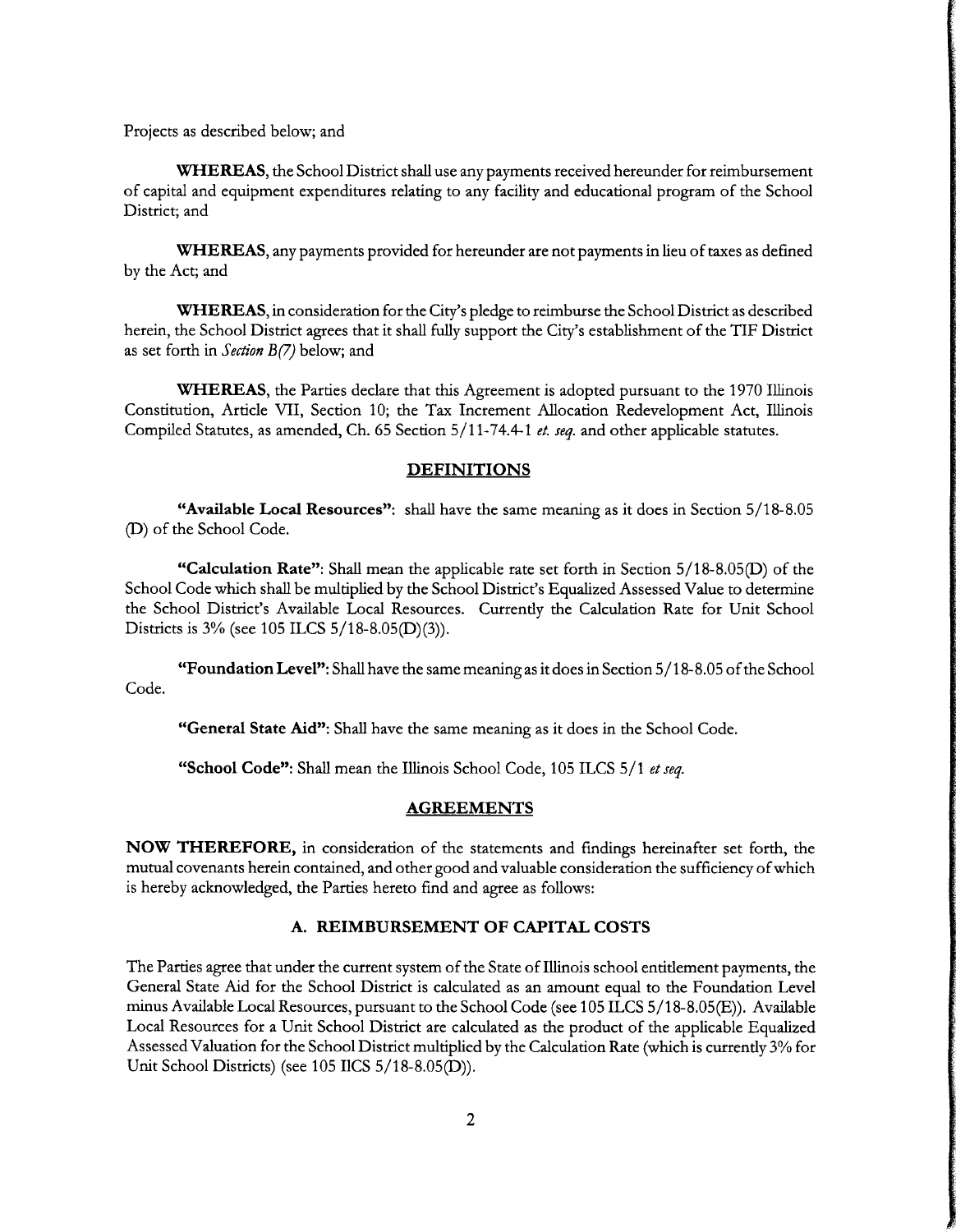Pursuant to the School Code, any increase in Equalized Assessed Value (EAV) that occurs within the TIF District is not included in the School District's EAV for the purpose of calculating Available Local Resources (see 105 ILCS 5/18-8.05(G)(2)(a)). As a result, the School District will be entitled to receive more General State Aid from the State of Illinois than it would otherwise be entitled to receive if the growth in EAV occuring within the TIF District were to have occurred absent <sup>a</sup> TIF District.

The Parties agree that the financial impact of the TIF District on the School District will not result in a loss of all of the School District's Operating Tax Rate on the increased EAV occurring within the TIF District. The Parties also agree that the School District will be impacted by the difference between the School District's Operating Tax Rate on the increased TIF District EAV and the amount of General State Aid the School District is entitled to receive as <sup>a</sup> result of the increased TIF District EAV that is currently statutorily excluded from the Available Local Resources calculation( i.e. School District EAV multiplied by 3%). Therefore, for the purpose of this Agreement, the School District's actual loss (hereinafter referred to as "Actual Real Estate Tax Loss") resulting from any increase in EAV occurring within the TIF District shall be annually calculated by multiplying the increase in EAV occurring within the TIF District by the difference between the School District's Operating Tax Rate and the Calculation Rate.

- 1. Reimbursement of Actual Real Estate Tax Loss: Each year during the term of this Agreement, the City shall pay to the School District from the real estate increment created within the TIF District a sum equal to the School District's Actual Real Estate Tax Loss (as defined above) resulting from any increase in EAV that occurs within the TIF District and that is located in the School District. The School District shall use these funds for the reimbursement of capital costs (as defined in Section  $A(2)$  below) and for the costs of operating its job training, advanced vocational education and career education programs. Such payments are not payments in lieu of taxes, shall be made by the City only from the TIF District Special Tax Allocation Fund and are subject to the following:
	- a. Reimbursements for the School District' <sup>s</sup> Actual Real Estate Tax Loss hereunder shall not exceed Twenty Percent (20%) of the annual real estate tax increment that occurs within the TIF District.
	- b. The Parties acknowledge that the entire method of funding common schools may be altered in the future by the Illinois Legislature to change the dependency of school funding on real property taxation. If such <sup>a</sup> change occurs, the Parties agree to undertake a good faith effort to amend this Agreement accordingly, in order to adjust the annual calculation of the School District's Actual Real Estate Tax Loss, subject to the limitation set forth in *Paragraph*  $1(a)$  above.
	- C. The Parties agree that the Illinois Department of Education as an independent State Agency possesses the expertise and ability to compute the actual operating tax loss to the School District annually by virtue of the creation of the TIF District.
- 2. **Definition of Capital Costs:** For purposes of this Agreement, the term "capital costs" shall mean expenditures for the purchase, rental, or use of "capital assets" or " non-capitalized equipment" as those terms are defined in the current Illinois State Board of Education Regulations. Examples of "capital costs" may include: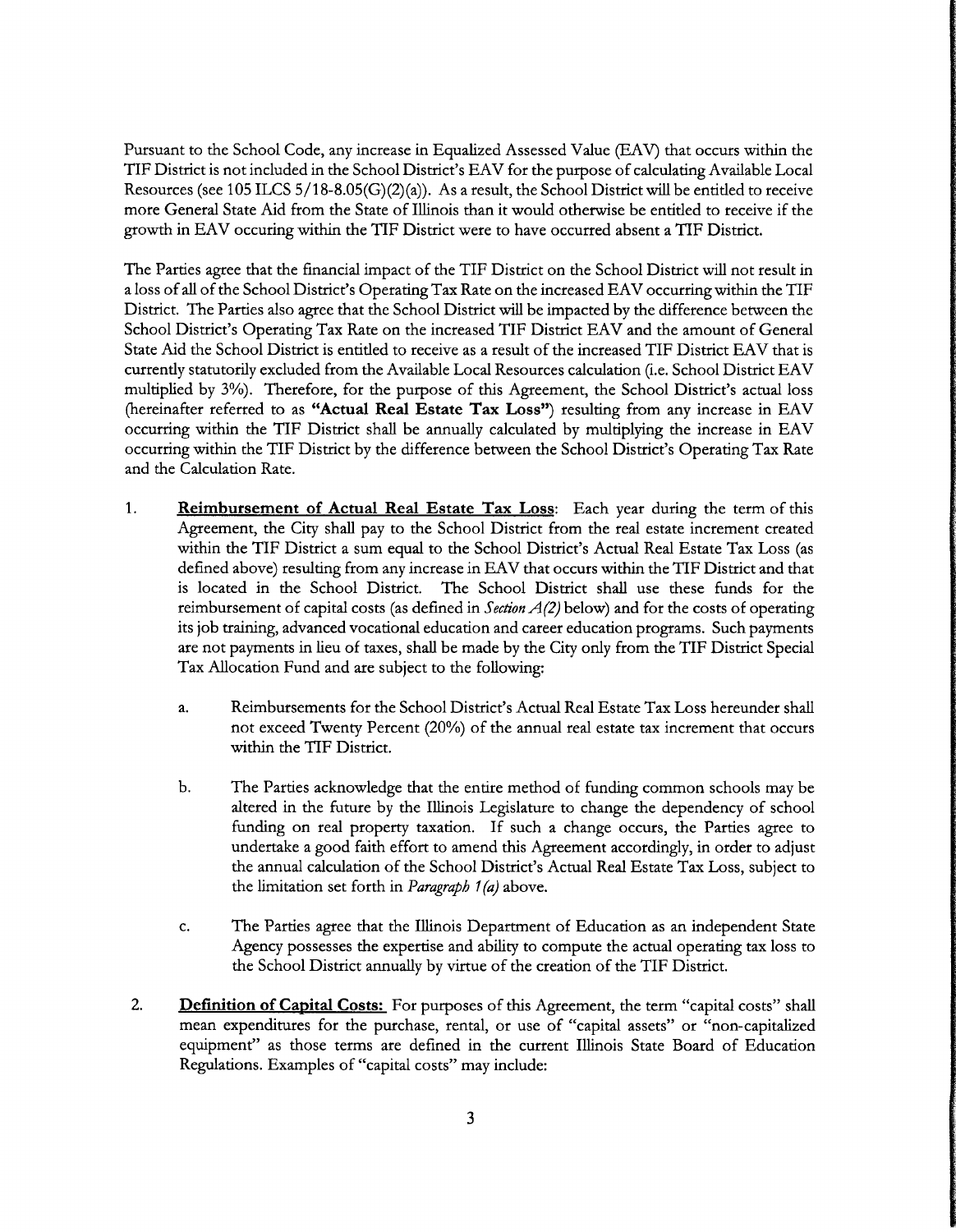- a. Acquisition of land to serve the immediate or future needs of children from the development;
- b. Improvement to any existing school site which already serves such needs;
- C. Development of classrooms, parking lots, sidewalks, traffic signals, internal roadways, connections with water, sewer and electrical lines; playgrounds; recreation grounds and athletic fields;
- d. Remodeling or renovation of school facilities;
- e. Purchase and prefabrication of classroom units;
- f. Material, goods or equipment;
- g. Buses, maintenance equipment, office equipment, district vehicles, or playground equipment;
- h. Any other capital equipment deemed necessary by the School District; and<br>i. Capital expenditures associated with advanced vocational education program
- Capital expenditures associated with advanced vocational education programs such as Vocational Building Trades.
- 3. Verification of Real Estate Tax Increment: The Parties agree that the Moultrie County Clerk will provide to the parties the actual annual net real estate tax increment generated within the TIF District and within the boundaries of the School District and report such increment to the Parties. The Parties shall then use the information provided by the Moultrie County Clerk to compute the reimbursements to be made to the School District under Section  $A(1)$  above. If the County Clerk fails to provide the information requested, the Parties will use their own best efforts to obtain the necessary documentation.
- 4. Verification of Capital Costs: The School District will annually provide to the City an accounting of its capital and/ or vocational education expenditures in advance of its request for funds to be provided hereunder. The accounting shall be submitted by the School District to the City on or before June <sup>1</sup> of the year in which <sup>a</sup> real estate increment to the School District is deposited in the Special Tax Allocation Fund and from which payments are to be made to the School District.
- 5. Time of Payment: The City shall pay the sums determined in *Section A(1)* above to the School District within sixty (60) days of the City's receipt of the real estate tax increment generated as <sup>a</sup> preference and in the same proportions as actually received by the City. For example, the City may pay an estimated one-third of the amount computed above to the School District within sixty (60) days of the date received in August.
- 6. Excess Costs: In the event that the capital and/ or vocational education expenditures of the School District, in any year, exceed the amount available for distribution hereunder from the special tax allocation fund, any unreimbursed capital expenditures and/ or vocational education expenditures may be carried over to a subsequent year or years and paid by the City.
- 7. Withholding of Reimbursements: If a refund or reimbursement of real estate tax increment (including any statutory interest thereon) is potentially due from the City's Special Tax Allocation Fund for any reason including, but not limited to any tax objection, assessment challenge or formal appeal to the Illinois Property Tax Appeal Board (PTAB), issuance of a certificate of error or any other similar action, including any appeals therefrom for any property located within the TIF District, the City may at its sole discretion withhold the School District's share of any such refund or reimbursement from payments due the School District under this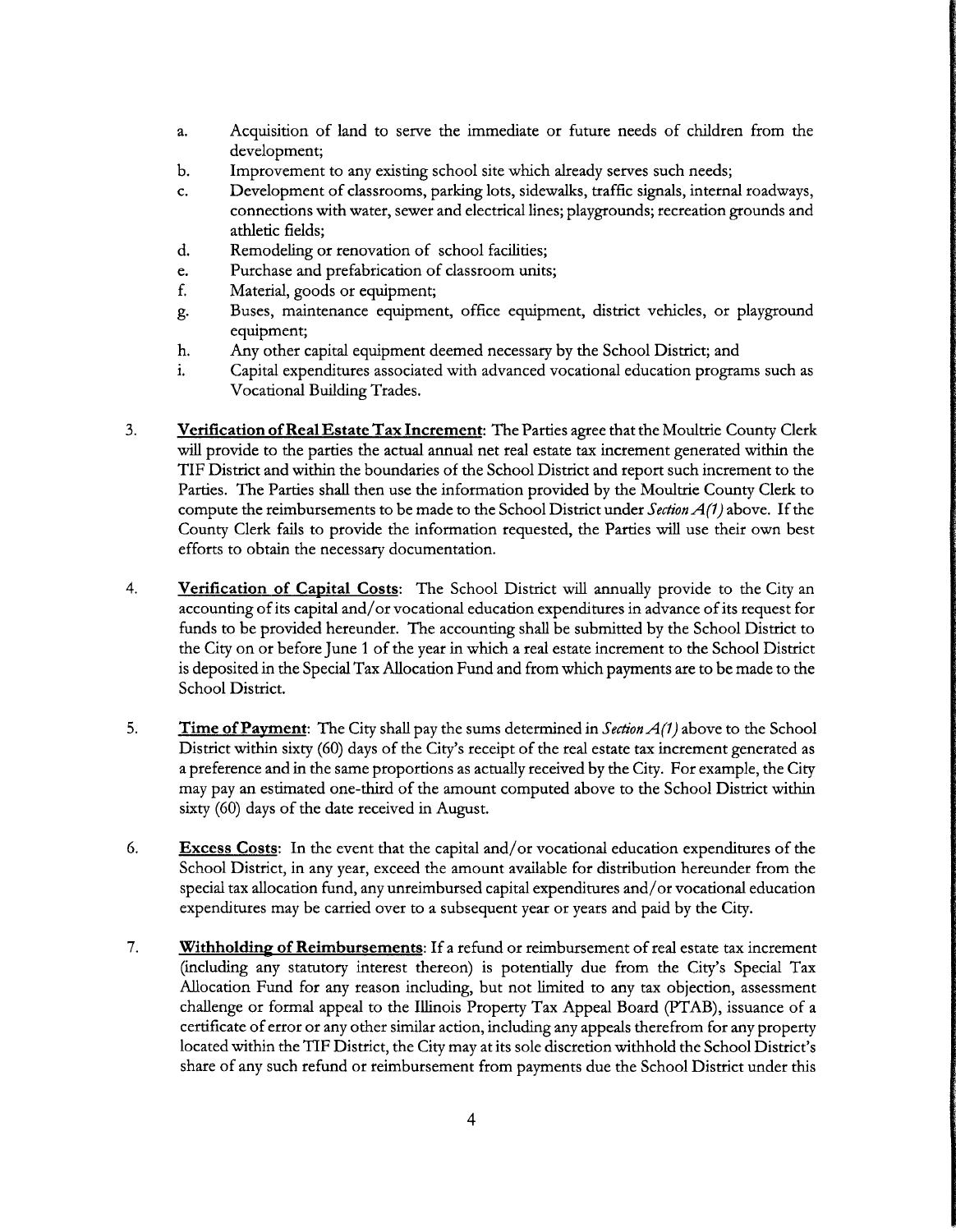Agreement until the time such action is resolved.

Any funds withheld by the City under this section shall be deposited by it into <sup>a</sup> separate interest bearing bank account. Upon final determination of the assessed value of the parcel or parcels, the City shall pay to the School District the principal amount due, if any, under this Agreement as recalculated. The City shall be entitled to retain any interest earned on the account as partial payment for the administration of the account due to the delay of the determination of the final evaluation and recalculation of the benefits due to the School District under this Agreement.

Ifit appears to the City that it will be unable to recover the School District's share of any such refund from remaining future reimbursements due the School District under this Agreement, then the School District shall reimburse the City for its remaining unpaid share of such refund including any accrued statutory interest thereon) within thirty( 30) days upon receiving written demand of the same from the City.

Notwithstanding anything in this Agreement to the contrary, the obligations contained in this *Paragraph A(7)* shall remain in effect for the life of the TIF District. Furthermore, the obligations set forth in this paragraph shall survive the expiration of the TIF District if <sup>a</sup> tax objection or other such action taken by <sup>a</sup> property owner is pending prior to the expiration of the TIF District and shall continue until final disposition of such action.

## B. GENERAL PROVISIONS

- 1. Binding Effect: This Agreement shall be binding on the parties and their respective successors-- including successors in office. Should the School District merge, this Agreement shall apply to the successor School District.
- 2. Governing Law: This Agreement is governed by and shall be construed in accordance with the laws of the State of Illinois.
- 3. Term: This Agreement shall become effective upon the adoption by the City of an Ordinance approving it and shall remain in effect until either the City adopts an Ordinance dissolving the TIF District or until the termination of the TIF District as adopted in the Redevelopment Plan, whichever is earlier. Whether the TIF District exists for the entire 23 years called for under the Plan or terminates earlier, the City will pay from incremental real estate taxes distributed to the City in the year following the sums due the School District for the prior year which remains unpaid.
- 4. Amendments, Waivers, Modifications: No amendment, waiver or modification of any term or condition of this Agreement shall be binding or effective for any purpose unless expressed in writing and adopted by each of the parties as required by law.
- 5. Real Estate Tax Increment Information: The Administrators of this TIF District Redevelopment Plan and the City agree to provide the School District with information developed to establish the initial equalized assessed valuation of the TIF District and the calculations for successive years' computation of the real estate increment for the TIF District as <sup>a</sup> whole. The Administrators further agree to provide the School District with <sup>a</sup> copy of the TIF Annual Report when it is presented to the City Council and such other documents or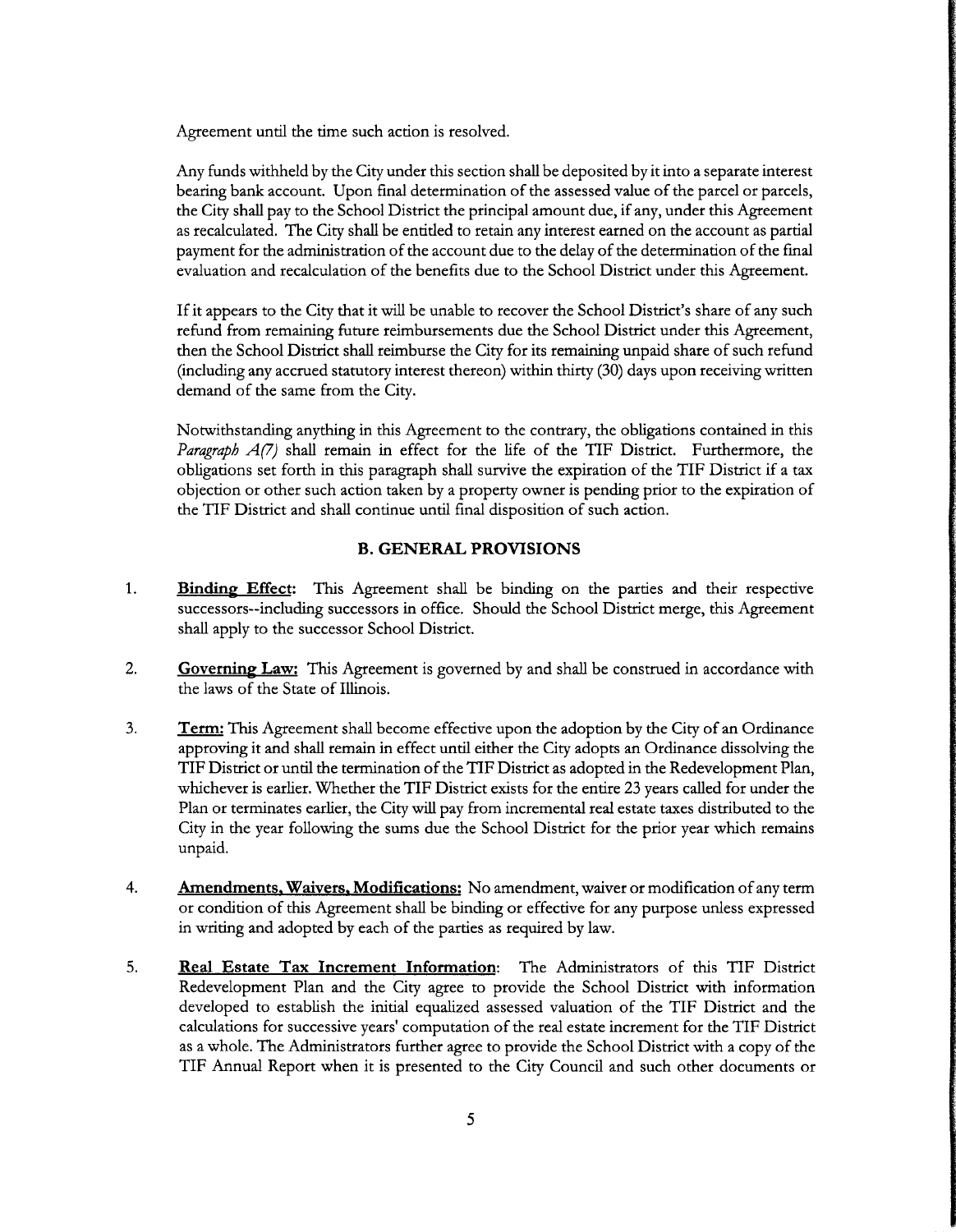information required by law to be provided to the taxing bodies.

- 6. Enforcement: The Parties agree that in the event either party to this Agreement should fail to perform or avoid its obligations hereunder, the parry not in breach may initiate an action in the local circuit court to enforce the terms and conditions set forth herein and shall be permitted to assess all costs and reasonable attorneys' fees incurred by reason of such enforcement action against the party in breach, which costs and reasonable attorneys' fees shall be promptly paid.
- 7. Amending the TIF District: The City will not enlarge the TIF District or amend the TIF District Plan without prior notification to the School District as required by statute.
- 8. Waiver of Objections: The School District by its execution and approval of this Agreement hereby waives forever any and all right to directly or indirectly set aside, modify or contest in any manner the establishment or administration of the TIF District including the Redevelopment Plan, Projects and Area as proposed and approved by the City. Nothing contained herein is to be construed to give the School District any right to participate in the administration of the TIF District Redevelopment Plan or Projects.
- 9. Prevailing Wage: The School District acknowledges that it is responsible for compliance with the Illinois Prevailing Wage Act. The School District shall not pay less than the prevailing rate of wages as found by the City or Illinois Department of Labor to all laborers, workers and mechanics performing construction work paid for in whole or in part with TIF funds received under this Agreement. The School District shall indemnify and hold harmless the City, its officers, officials, agents and consultants from any and all claims related thereto.
- 10. Complete Agreement: This Agreement expresses the complete and final understanding of the parties with respect to the subject matter as of the date of its execution. Each party acknowledges that no representations have been made which have not been set forth herein.
- 11. Titles of Paragraphs: Titles of the several parts, paragraphs, sections or articles of this Agreement are inserted for convenience ofreference only, and shall be disregarded in construing or interpreting any provisions hereof.
- 12. Partial Invalidity: In the event that any provision of this Agreement shall be held invalid or unenforceable by any court of competent jurisdiction, such holding shall not invalidate or render unenforceable any other provision hereof.
- 13. Notices: All notices, demands, requests, consents, approvals or other instruments required or permitted by this Agreement shall be in writing and shall be executed by the party or an officer, agent or attorney of the party, and shall be deemed to have been effective as of the date of actual delivery, if delivered personally, or as fo the third  $(3<sup>rd</sup>)$  day from and including the date of posting, if mailed by registered or certified mail, return receipt requested, with postage prepaid addressed as follows: